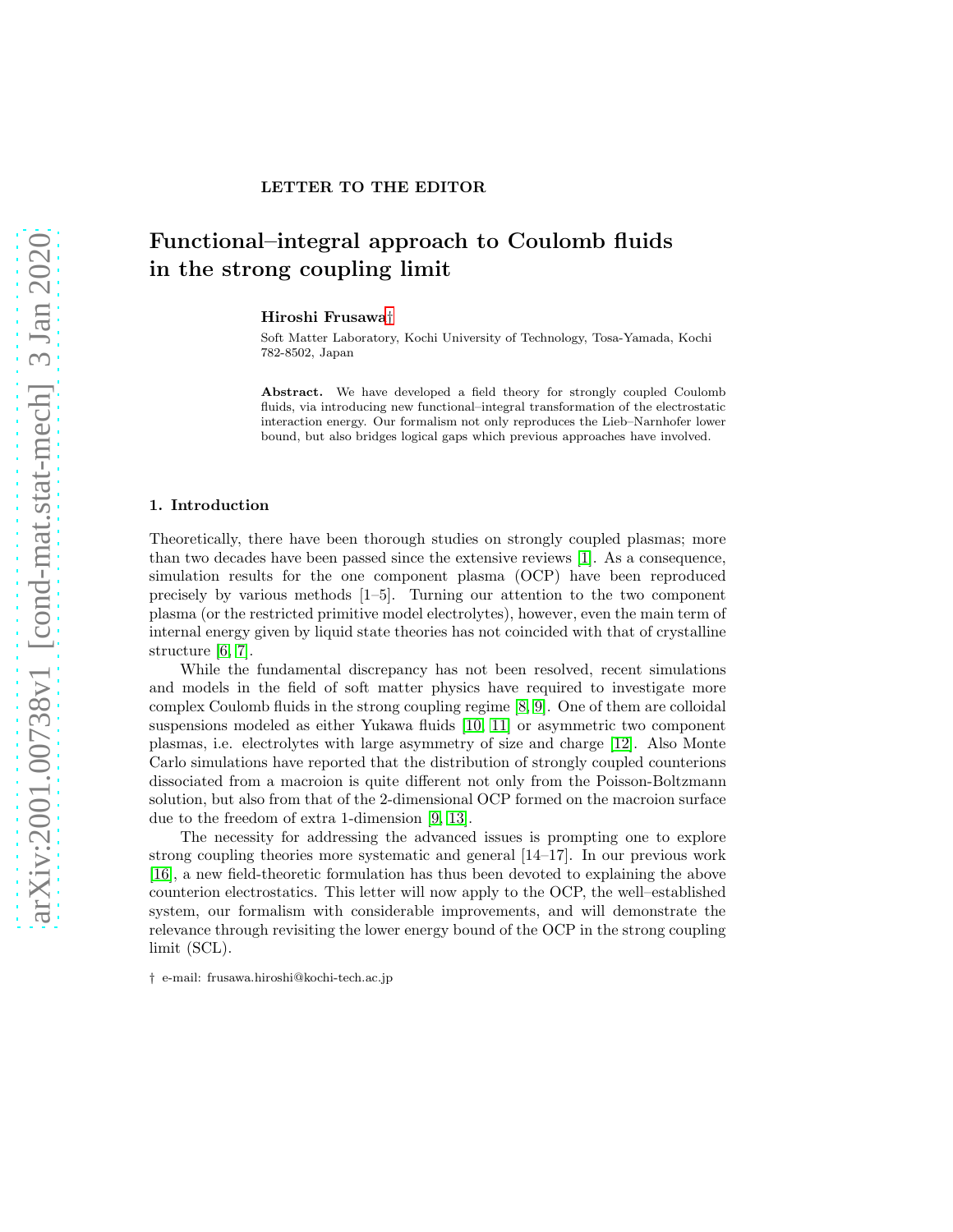#### 2. Lieb–Narnhofer lower bound revisited

*Rescaling the model system*— Let us consider the OCP which consists of N particles with electric charge  $Ze$  embedded in a neutralizing background of its volume  $\tilde{L}^3$ . As is well known, the OCP is characterized by the Coulomb-coupling constant  $\Gamma =$  $Z^2 e^2/(4\pi \epsilon k_B T \tilde{a})$  and the Coulomb interaction with large coupling constant  $(\Gamma >> 1)$ has been referred to as "strong coupling", where  $\epsilon$  is the dielectric permittivity,  $k_BT$ the thermal energy, and  $\tilde{a}$  the Wigner-Seitz (WS) radius defined by  $(4\pi \tilde{a}^3/3)N = \tilde{L}^3$ .

For clarifying the Γ-dependence of the OCP, we will rescale the system by the WS radius  $\tilde{a}$ . Here, in order to avoid confusion about symbols, we would like to make it clear that tildes are attached to original values and not to the rescaled ones for abbreviating the notation of the rescaled expressions, and that all of the normalized symbols without tildes are dimensionless. For example, correspondences are the following: scalars (the system size L and the WS length  $\tilde{a}$ ) transform to  $L = L/\tilde{a}$ and  $a = \tilde{a}/\tilde{a} = 1$ , and vectors of the particles' positions  $\tilde{r}_i$   $(i = 1, 2, \dots, N)$  and of the separation  $\tilde{\mathbf{r}} = \tilde{\mathbf{r}}_i - \tilde{\mathbf{r}}_j$ , respectively, to  $\mathbf{r}_i = \tilde{\mathbf{r}}_i/\tilde{a}$  and  $\mathbf{r} = \tilde{\mathbf{r}}/\tilde{a}$ ; the differential form is rescaled as  $d\mathbf{r} = d\tilde{\mathbf{r}}/\tilde{a}^3$  while the smeared number density in the rescaled system is given by  $\overline{n} = N/L^3 = N\tilde{a}^3/\tilde{L}^3$ , therefore we have the reparametrization invariance  $\overline{n} d\mathbf{r} = (N/\tilde{L}^3) d\tilde{\mathbf{r}}$ . To be noted, the rescaled form of the smeared concentration,  $\overline{n} = N\tilde{a}^3/\tilde{L}^3$ , is not a variable but is equal to the constant,  $\overline{n} = 3/(4\pi)$ , as found from the above definition of the WS radius  $\tilde{a}$ .

*Ewald-type identity and its inequality condition*— Denoting the excess internal energy per ion in the  $k_BT$ -unit by  $u \equiv U/(Nk_BT)$ , the Ewald hybrid expression  $u =$  $(\overline{n}/2)$   $\int d\mathbf{r} h(\mathbf{r}) [\phi(\mathbf{r}) - \theta(\mathbf{r}) + \theta(\mathbf{r})]$ , valid for any auxiliary function  $\theta(\mathbf{r})$ , reads [\[5,](#page-6-10) [18\]](#page-6-11)

$$
u = \frac{\overline{n}}{2} \int d\mathbf{r} \ h(\mathbf{r}) \left[ \phi(\mathbf{r}) - \theta(\mathbf{r}) \right] + \frac{1}{2} \int \frac{d\mathbf{k}}{(2\pi)^3} S(\mathbf{k}) \theta(-\mathbf{k}) - \frac{1}{2} \int d\mathbf{r} \ \delta(\mathbf{r}) \theta(\mathbf{r}), \tag{1}
$$

where the radial distribution function  $q(\mathbf{r})$  is replaced by the total correlation function  $h(\mathbf{r}) = g(\mathbf{r}) - 1$  considering the electrical neutrality,  $\phi(\mathbf{r}) = \Gamma/|\mathbf{r}|$  is Coulomb interaction potential, and the structure factor  $S(\mathbf{k})$  is the Fourier transform of  $\delta(\mathbf{r}) + \overline{n} h(\mathbf{r})$ . The convexity conditions,  $g(\mathbf{r}) = 1 + h(\mathbf{r}) \geq 0$  and  $S(\mathbf{k}) \geq 0$ , then lead to

<span id="page-1-0"></span>
$$
u \geq -\frac{\overline{n}}{2} \int d\mathbf{r} \, \left[ \phi(\mathbf{r}) - \theta(\mathbf{r}) \right] - \frac{1}{2} \int d\mathbf{r} \, \delta(\mathbf{r}) \, \theta(\mathbf{r}) \equiv u_L \{ \theta \}. \tag{2}
$$

The best lower bound has been evaluated from optimizing the above functional  $u_L{\theta}$ with respect to  $\theta(\mathbf{r})$  [\[18,](#page-6-11) [19\]](#page-6-12).

*Onsager's smearing*— Following Lieb and Narnhofer [\[19\]](#page-6-12), let us specify the auxiliary function  $\theta(\mathbf{r})$  of the form,

<span id="page-1-1"></span>
$$
\theta(\mathbf{r}; \{q\}, b) \equiv \theta_q(\mathbf{r}) = \int d\mathbf{x} \, d\mathbf{y} \, \phi(\mathbf{r} + \mathbf{x} - \mathbf{y}) \, q(\mathbf{x}) \, q(\mathbf{y}), \tag{3}
$$

where x and y are internal vectors of charged spheres (or Onsager balls) whose charge distribution and radius are Zeq and radius  $b \ (< a)$  equally, and the integrand  $\phi(\mathbf{r} + \mathbf{x} - \mathbf{y})q(\mathbf{x})q(\mathbf{y})$  represents the Coulomb interaction between a point x of one ball and another y of the other sphere (see Fig. 1). The specified auxiliary function  $\theta_q(\mathbf{r})$  therefore corresponds to the Coulomb interaction potential between Onsager balls. Moreover, since the normalization condition  $\int_{|\mathbf{x}| \leq b} d\mathbf{x}$   $q(\mathbf{x}) = 1$  is imposed, the auxiliary interaction potential  $\theta_q(\mathbf{r})$  between non–overlapping balls is the same as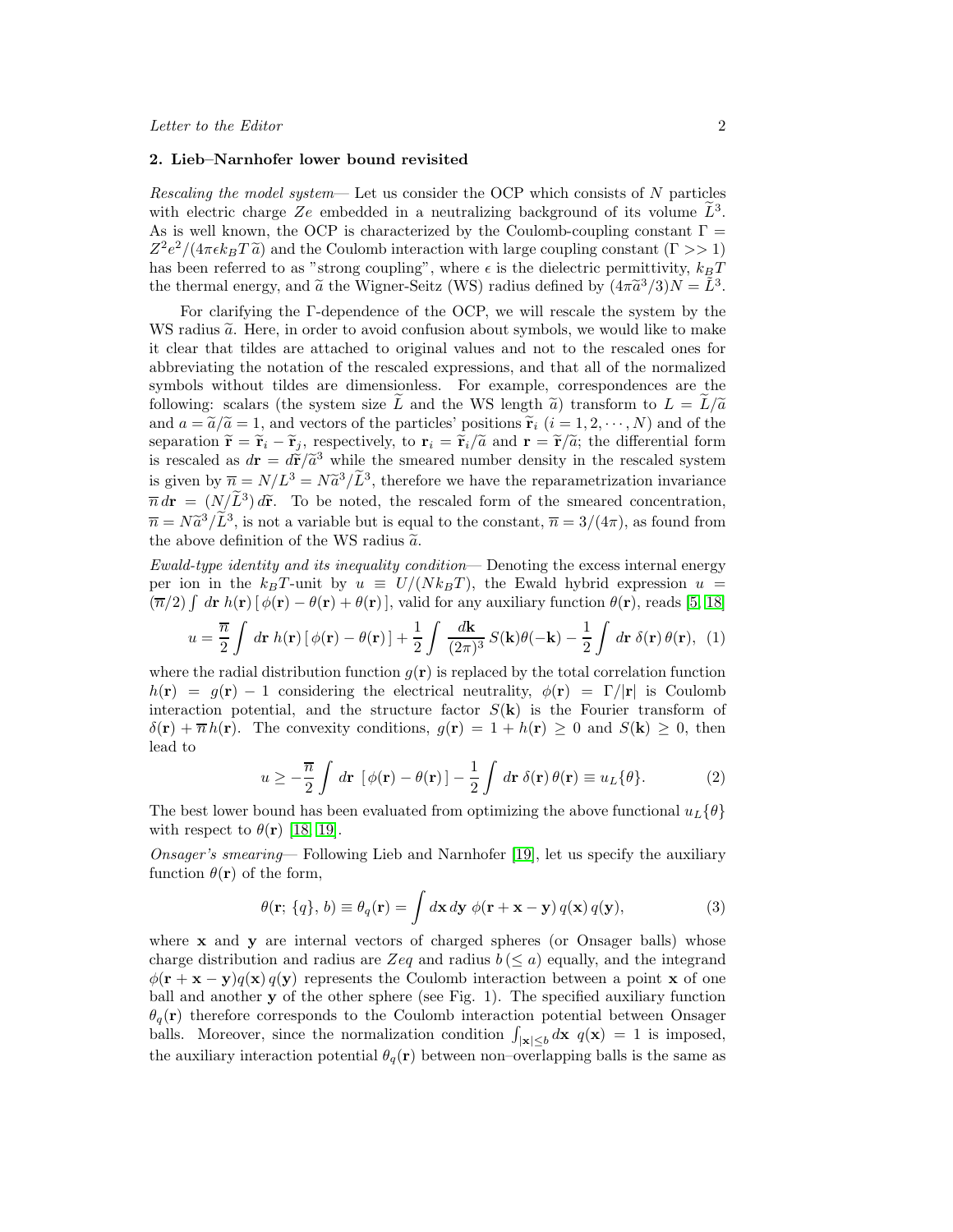the bare Coulomb interaction:  $\theta_q(\mathbf{r};|\mathbf{r}| \geq 2b) = \phi(\mathbf{r})$ . This property of the auxiliary potential implies that the Onsager system coarse-grains the point charges within the range b.



**Figure 1.** A configuration of two Onsager balls illustrates the vector,  $\mathbf{r} + \mathbf{x} - \mathbf{y}$ , explained in the text. In the strong coupling limit, the spheres are in contact with each other because the radius  $b$  is found to be equal to the Wigner-Seitz one  $a$ [\[19\]](#page-6-12).

The minimization conditions with respect to  $\theta_q$  (i.e.  $\delta u_L/\delta q = \partial u_L/\partial b = 0$ ) then yield the Lieb–Narnhofer lower bound in the strong coupling regime  $(Γ >> 1)$ :  $u_L\{\theta_q^{\min}\} = -0.9\Gamma$ , where the optimized charge distribution is of the forms,  $q_{\min}(\mathbf{x}) =$  $\Theta(|\mathbf{x}| - b_{\min})$  and  $b_{\min} = a$  [\[18,](#page-6-11) [19\]](#page-6-12).

*Open problems*— We would like to point out logical leaps which the conventional discussions have made:

- There are no formulations to show that the excess internal energy  $u$  given by eq. (1) is reduced to the functional  $u_L{\theta_q}$  defined by eq. [\(2\)](#page-1-0) in the SCL ( $\Gamma \to \infty$ ).
- Since the above framework is based on both the Ewald-type identity and the convexity conditions, it has not been clarified why the trial interaction potential  $\theta_q$  (or q and b) should be minimized to know the best lower bound.

These will be addressed in the last section, after deriving the Lieb–Narnhofer bound field-theoretically.

## 3. Variational approach

*Reference system*— Let us take the reference system constituted of the above Onsager balls. The Helmholtz free energy  $F_0$  then reads  $\exp(-F_0\{\theta_q\})$  = Tr<sub>cl</sub> exp  $\left(-U_q\{\hat{\rho}\}+U_q^{\text{self}}\right)$ . Here, for brevity, we introduce the classical operator  $Tr_{\text{cl}} = (N!)^{-1} \int d\mathbf{r}_1 \cdots d\mathbf{r}_N$ , set the de Broglie thermal wavelength unity, and represent all energies  $(F_0, U_q, J, \text{etc.})$  in the  $k_B T$ -unit. With the potential  $\theta_q$  of the form [\(3\)](#page-1-1), the interaction energies are expressed as follows:  $U_q\{\hat{\rho}\} = (1/2) \int d\mathbf{1} d\mathbf{2} \hat{\rho}(\mathbf{1}) \hat{\rho}(\mathbf{2}) \theta_q(\mathbf{1} - \mathbf{2})$ and  $U_q^{\text{self}} = N\theta_q(0)/2$ , where we set that  $\hat{\rho}(1) \equiv \sum_{i=1}^{N} \delta(1 - \mathbf{r}_i) - \overline{n}$ .

*Gibbs-Bogoliubov inequality*— The real system consisting of point charges is recovered from replacing an arbitrary function q by the Dirac delta  $\delta$  in eq. [\(3\)](#page-1-1). Denoting the input by the subscript  $\delta$ , the associated free energy F is expressed as  $e^{-F}$  =  $\text{Tr}_{\text{cl}} \, \exp\left(-U_{\delta}\{\hat{\rho}\} + U_{\delta}^{\text{self}}\right)$  $\delta^{\text{self}}_{\delta}$ ). We aim to reach the true free energy F by exploiting the Gibbs-Bogoliubov inequality [\[20\]](#page-6-13),

<span id="page-2-0"></span>
$$
F \le F_0 + \langle (U_\delta \{\hat{\rho}\} - U_\delta^{\text{self}}) - (U_q \{\hat{\rho}\} - U_q^{\text{self}}) \rangle_0 \equiv F_v,
$$
\n(4)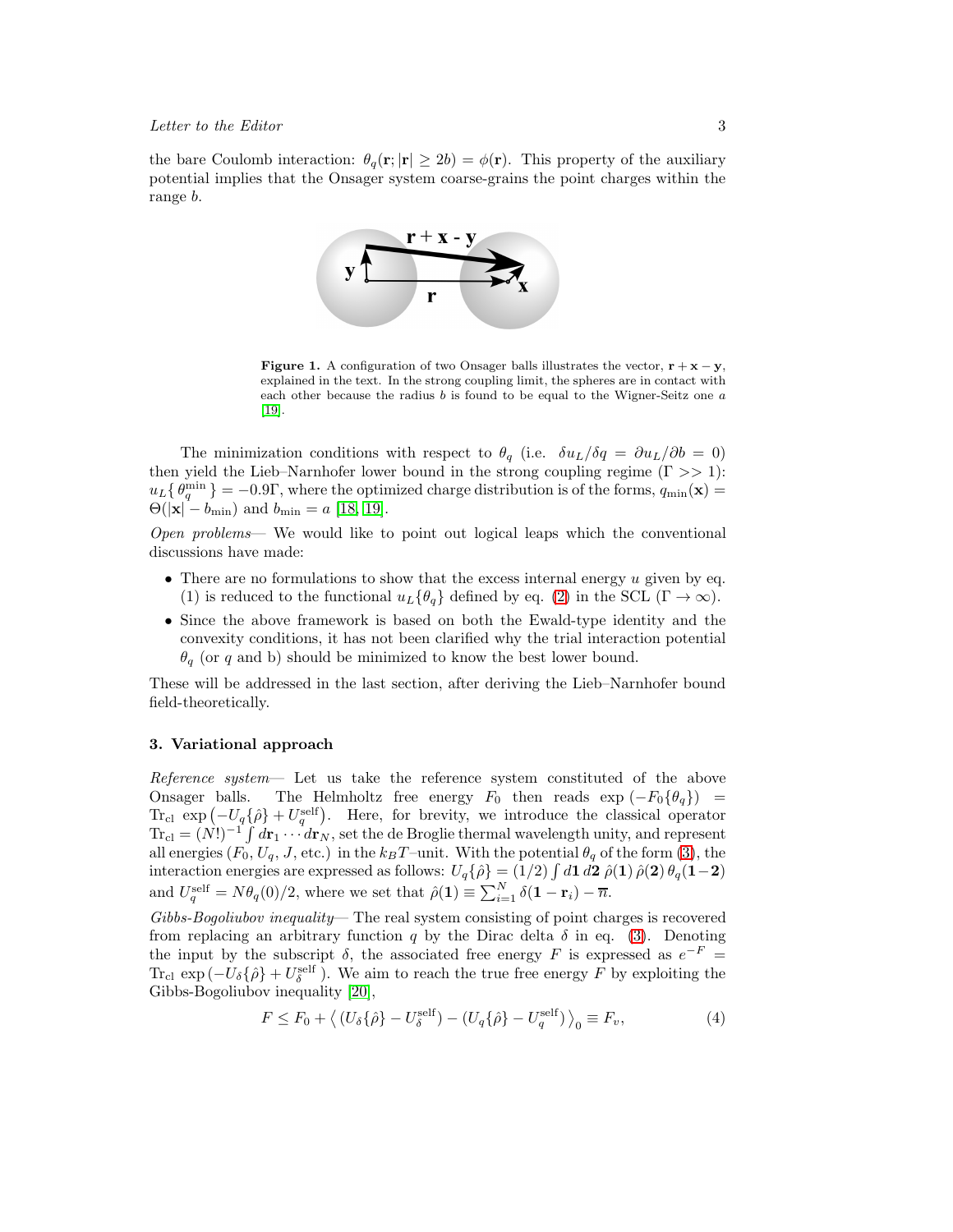where  $\langle \mathcal{O} \rangle_0$  represents the average for the reference system:  $\langle \mathcal{O} \rangle_0 =$  $(1/e^{-F_0})$  Tr<sub>cl</sub>  $\mathcal{O}$  exp  $(-U_q\{\hat{\rho}\}+U_q^{\text{self}})$ . With use of the total correlation function  $h_0(\mathbf{r})$  in the reference system, the variational free energy  $F_v$  defined in eq. [\(4\)](#page-2-0) reads

<span id="page-3-0"></span>
$$
F_v\left\{\theta_q\right\} = F_0 + \frac{N\overline{n}}{2} \int_{|\mathbf{r}| \le 2b} d\mathbf{r} \, h_0(\mathbf{r}) \left[\phi(\mathbf{r}) - \theta_q(\mathbf{r})\right],\tag{5}
$$

where the integration range is specified considering that  $\phi(\mathbf{r}) - \theta_q(\mathbf{r}) = 0$  in the region  $|\mathbf{r}| \geq 2b$ . Equations [\(4\)](#page-2-0) and [\(5\)](#page-3-0) imply that the reference system is to be selected to minimize the variational free energy  $F_v$ .

#### 4. Reference free energy  $F_0$  in the SCL

Manipulating the interaction energy  $U_q\{\hat{\rho}\}\,$ , the present section reveals what term is negligible in the SCL. The formulations are roundabout at first glance, but relevant and indispensable to taming strongly-coupled Coulomb fluids.

## 4.1. Manipulation of the interaction energy,  $U_q\{\hat{\rho}\}$

The steps are threefold. First we insert density field  $\{\rho\}$  as usual. Next, instead of eliminating the  $\rho$ -field by the Gaussian–integration, we further introduce a potential field  $\{\psi\}$  via Dirac delta functional. Lastly, the Hubbard-Stratonovich transformation of the  $\psi$ -field adds another density field  $\{c\}$ .

*Step 1: Inserting density field* {ρ}— Following the standard procedure [\[21\]](#page-6-14), the first transformation into functional–integrals exploits the identity for the Fouriertransformed delta functional:  $1 = \int D\rho D\varphi \exp[i(\rho - \hat{\rho}) \cdot \varphi]$ , where  $f \cdot g \equiv \int d\mathbf{1} f(\mathbf{1}) g(\mathbf{1})$ . Inserting the unity term into  $e^{-U_q\{\hat{\rho}\}}$ , we have  $e^{-U_q\{\hat{\rho}\}} = \int D\rho D\varphi \exp(-U_q\{\hat{\rho}\} + i(\rho - \hat{\rho}) \cdot \varphi)$ .  $\int D\rho D\varphi \exp(-U_q\{\rho\} + i(\rho - \hat{\rho}) \cdot \varphi).$ 

*Step 2: Potential field* {ψ} *introduced by hand*— It is tempting to proceed to Gaussianintegrate over the  $\rho$ -field because  $U_q\{\rho\}$  is quadratic. Nevertheless, we would rather add the potential field  $\{\psi\}$  than subtract through the following identity:

<span id="page-3-2"></span>
$$
1 = \int D\psi \,\mathrm{Det}\left(\frac{-\nabla^2}{4\pi\Gamma}\right) \prod_{\{1\}} \delta\left[\frac{-\nabla^2\psi(1)}{4\pi\Gamma} - \rho(1)\right] \equiv \int D\psi \,\Delta\{\psi,\beta\}
$$

The Dirac delta functional defines the potential  $\psi$  as  $\nabla^2 \psi = -4\pi \Gamma \rho$  which is identical to the Poisson equation,  $\nabla^2 (k_B T/Ze) \widetilde{\psi}(\widetilde{\mathbf{1}}) = -Ze \widetilde{\rho}(\widetilde{\mathbf{1}})/\epsilon$ , in the original scale with tildes due to the correspondences:  $\nabla^2 = \tilde{a}^2 \tilde{\nabla}^2$  and  $\rho = \tilde{a}^3 \tilde{\rho}$ . In other words,  $\tilde{\psi}$  is the Coulomb potential in the unit of  $k_BT/Ze$ . Inserting again the above identity into  $e^{-U_q\{\rho\}},$  we have

<span id="page-3-1"></span>
$$
e^{-U_q\{\rho\}} = \int D\psi \Delta\{\psi, \rho\} \exp(-U_q\{\psi\})
$$
  

$$
U_q\{\psi\} = \frac{1}{8\pi\Gamma} \int d\mathbf{1} \,d\mathbf{x} \,d\mathbf{y} \ \nabla\psi(\mathbf{1}) \cdot \nabla\psi(\mathbf{1} + \mathbf{x} - \mathbf{y}) \,q(\mathbf{x}) \,q(\mathbf{y}), \tag{7}
$$

where use has been made of the following relations:  $\rho(1) = -\nabla^2 \psi(1)/(4\pi\Gamma)$ ,  $\int d\mathbf{2} \phi(\mathbf{1} + \mathbf{x} - \mathbf{2} - \mathbf{y}) \rho(\mathbf{2}) = \psi(\mathbf{1} + \mathbf{x} - \mathbf{y}), \text{ and } (\nabla^2 A) B = \nabla \cdot (AB) - \nabla A \cdot \nabla B.$ 

*Step 3: The Hubbard-Stratonovich transformation*— Since the form [\(7\)](#page-3-1) of  $U_q\{\psi\}$ is quadratic, it is possible to perform the Hubbard-Stratonovich transformation as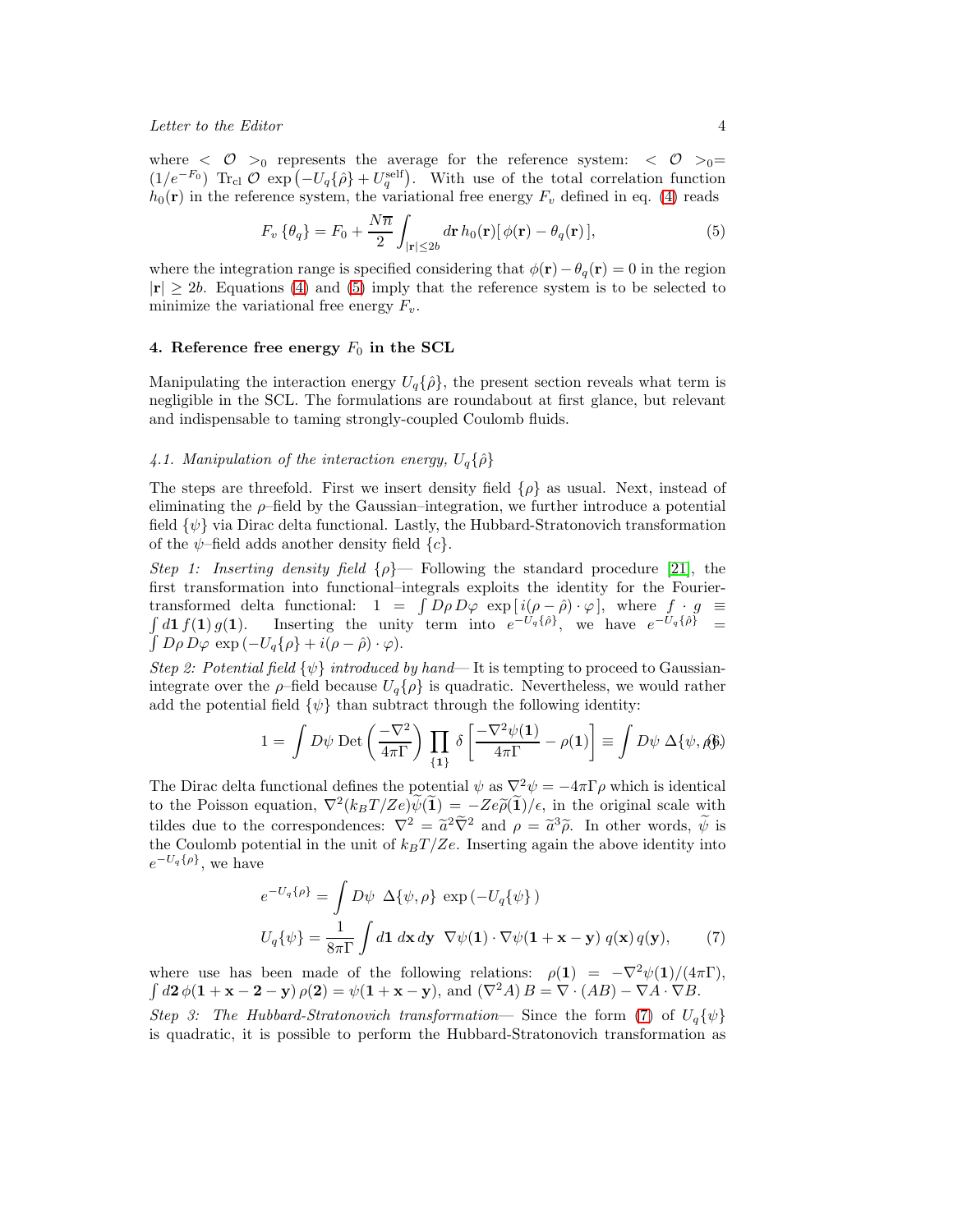follows:

<span id="page-4-0"></span>
$$
e^{-U_q\{\psi\}} = \frac{1}{\int Dc \ e^{-U_q\{\psi \equiv 0, c\}}} \int Dc \ \exp\left(-U_q\{\psi, c\}\right) \tag{8}
$$

$$
U_q\{\psi, c\} = \frac{1}{2} \int d\mathbf{1} \, d\mathbf{2} \, d\mathbf{x} \, d\mathbf{y} \, \frac{q^{-1}(\mathbf{x}) \, q^{-1}(\mathbf{y})}{|\mathbf{1} + \mathbf{x} - \mathbf{2} - \mathbf{y}|} \, c(\mathbf{1}) \, c(\mathbf{2}) + \frac{i}{\Gamma^{1/2}} \, c \cdot \psi. \tag{9}
$$

Only the  $\psi$ -linear term has the Γ-dependence proportional to  $\Gamma^{-1/2}$ , which suggests the possibility of the strong coupling expansion.

*Result: Four-field representation*— Combining the three steps provides the following four–field expression:

<span id="page-4-1"></span>
$$
e^{-U_q\{\hat{\rho}\}} = \frac{1}{\int Dc \ e^{-U_q\{\psi \equiv 0, c\}}} \int D\rho D\varphi D\psi Dc \ \Delta\{\psi, \rho\}
$$

$$
\times \exp[-U_q\{\psi, c\} + i(\rho - \hat{\rho})(\psi)]
$$

with  $\Delta\{\psi, \rho\}$  and  $U_q\{\psi, c\}$  defined in eqs. [\(6\)](#page-3-2) and [\(9\)](#page-4-0).

## *4.2. Approximate form in the limit*  $\Gamma \to \infty$

We would like to validate that the second term on the right hand side of eq. [\(9\)](#page-4-0) is fairy negligible in the SCL ( $\Gamma \to \infty$ ). To this end, we give the Fourier-transformed expression,

$$
U_q\{\psi, c\} = \sum_{\mathbf{k}} 2\pi \left(\frac{c_{\mathbf{k}}c_{-\mathbf{k}}}{k^2 q_{\mathbf{k}}q_{-\mathbf{k}}}\right) + \frac{i}{\Gamma^{1/2}} c_{\mathbf{k}} \psi_{-\mathbf{k}},\tag{11}
$$

where  $|\mathbf{k}| = k$ , and the denominator  $k^2 q_k q_{-k}$  of the first term on the right hand side is regarded as the Fourier component of  $|\nabla_{\mathbf{x}} q|^2$ . If this denominator increases with larger wavenumber and becomes comparable to  $\Gamma^{1/2}$ , it is not always justified to ignore the second term proportional to  $1/\Gamma^{1/2}$ ; the approximation holds only in the coarse-grained scale [\[16\]](#page-6-9). Due to the Onsager's smearing of the reference system, however,  $k^2 q_{\bf k} q_{-\bf k}$  keeps finite. For example, this can be checked from the relation  $\lim_{k\to\infty}$   $(k^2 q_k q_{-k}) = \lim_{k\to\infty} \frac{\sigma^2 k^2[\sin(kb)/(kb)]^2}{(kb)^2} \leq (\sigma/b)^2$  for a rapid distribution which changes abruptly at the ball surface:  $q(\mathbf{x}) = \sigma \delta(|\mathbf{x}| - b)$  and  $\sigma = 1/4\pi b^2$ .

The above discussions verify that  $\lim_{\Gamma\to\infty} U_q\{\psi, c\} = U_q\{\psi \equiv 0, c\}$ . The fourfield representation [\(10\)](#page-4-1) is then reduced to the three-field expression which simply yields unity:

$$
\lim_{\Gamma \to \infty} e^{-U_q \{\hat{\rho}\}} = \int D\rho D\varphi D\psi \ \Delta\{\psi, \rho\} \ \exp[i(\rho - \hat{\rho}) \cdot \varphi] = 1, \quad (12)
$$

where the  $\psi$ -field integration gives  $1 = \int D\psi \, \Delta\{\psi, \rho\}$ , therefore  $\lim_{\Gamma \to \infty} e^{-U_q \{\hat{\rho}\}} = \int D\phi \, D\omega \, \exp[i(\rho - \hat{\rho}) \cdot \omega] = 1$ .  $\int D\rho D\varphi \exp[i(\rho - \hat{\rho}) \cdot \varphi] = 1.$ 

We have thus arrived at the limiting interaction energy,  $\lim_{\Gamma \to \infty} U_q \{\hat{\rho}\} = 0$ , meaning that violating electrical neutrality is forbidden even locally. In this SCL approximation, the reference free energy  $F_0$  takes such a simple form as

<span id="page-4-2"></span>
$$
\lim_{\Gamma \to \infty} F_0 \{ \theta_q \} = -\frac{N}{2} \theta_q(0) + \int d\mathbf{r} \, \overline{n} \ln \overline{n} - \overline{n}, \tag{13}
$$

corresponding merely to the mean-field free energy.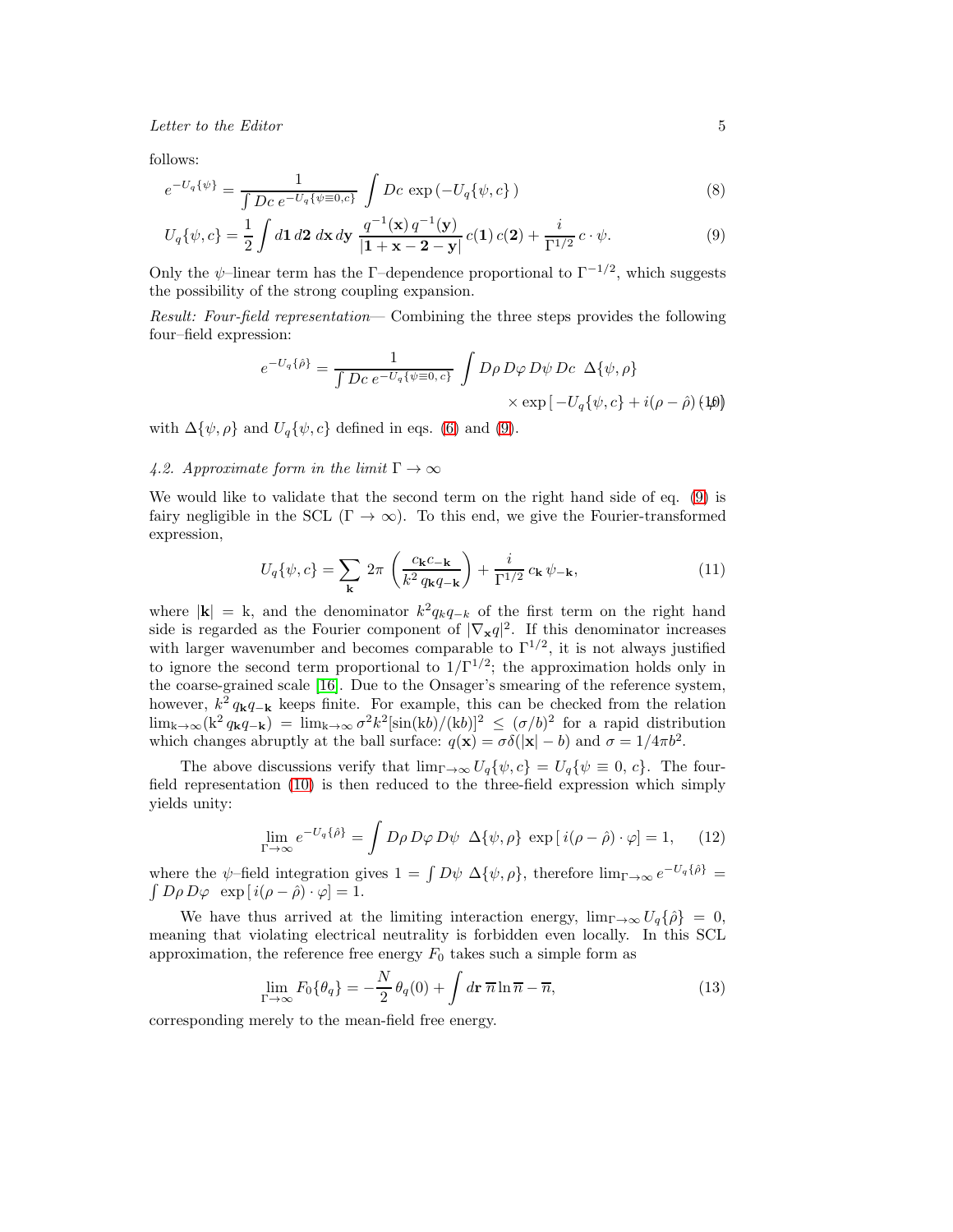#### 5. Variational energies in the SCL

To evaluate the perturbative contribution given in eq. [\(5\)](#page-3-0), we need to find the densitydensity correlation between charged balls in the reference system. Since the above section shows that the interactions between Onsager balls are irrelevant in the SCL, we have the limiting behavior  $g_0(\mathbf{r}) \equiv 1 + h_0(\mathbf{r}) \rightarrow 0$ . Equation [\(5\)](#page-3-0) hence reads

<span id="page-5-0"></span>
$$
\lim_{\Gamma \to \infty} F_v \{ \theta_q \} = \lim_{\Gamma \to \infty} F_0 \{ \theta_q \} - \frac{N \overline{n}}{2} \int_{|\mathbf{r}| \le 2b} d\mathbf{r} \left[ \phi(\mathbf{r}) - \theta_q(\mathbf{r}) \right],\tag{14}
$$

where the reference free energy  $F_0$  is of the form [\(13\)](#page-4-2). Recalling that  $\phi$  and  $\theta_q$  are proportional to Γ, the variational internal energy  $u_v \equiv \Gamma(\partial F_v{\{\theta_q\}}/\partial \Gamma)$  is obtained from eq.  $(14)$  as

<span id="page-5-1"></span>
$$
\lim_{\Gamma \to \infty} u_v \{ \theta_q \} = u_L \{ \theta_q \};\tag{15}
$$

see eq. [\(2\)](#page-1-0).

The Gibbs-Bogoliubov inequality [\(4\)](#page-2-0) says that the best free energy  $F_v\{\theta_q^{\min}\}\$ is obtained from minimizing the above expression [\(14\)](#page-5-0):  $\lim_{\Gamma \to \infty} \delta F_v / \delta q = \partial F_v / \delta b = 0$ . Moreover, in the SCL, it is the same thing that minimizes  $F_v$  and  $u_v$  (or  $u<sub>L</sub>$ ) with respect to  $\theta_q$ . Our formalism thus reproduces the Lieb–Narnhofer lower bound:  $\lim_{\Gamma \to \infty} u_v \{\theta_q^{\min}\} = u_L \{\theta_q^{\min}\} = -0.9\Gamma.$ 

## 6. Concluding remarks

Finally, let us consider the questions posed at the end of section 2, looking back at the arguments we made. Roughly speaking, the proof of eq. [\(15\)](#page-5-1) has been offered, and the variational approach itself forms the basis of the minimization scheme by Lieb– Narnhofer; it then seems that the missing link described in "*Open problems*" has been almost found. The supplementary explanations of the following respects, however, remain to be added: (*S1*) underlying physics of the reference system which selects the mean-field picture in the SCL, and (*S2*) the connection between the Gibbs-Bogoliubov inequality and the best lower bound of the free energy.

(*S1*) Inherently, the mean-field theory is the saddle-point approximation valid in the weak coupling regime,  $\Gamma \ll 1$  [\[14\]](#page-6-15). Some insight is hence required to explain the mathematical result that the reference free energy [\(13\)](#page-4-2) is of the same form as the meanfield one in spite of the SCL. We focus on the indistinguishability between the meanfield system smeared overall and the close packing of Onsager's charged balls. The similarity gives an interpretation that the mean-field picture mimics the frozen system filled with the Onsager balls inside which charges are cancelled by the background; indeed, the fake non-correlation of the reference system in the SCL approximation has led to the vanishing of the radial distribution function,  $g_0(\mathbf{r}) \to 0$  ( $|\mathbf{r}| \leq 2a$ ), which should actually be associated with the non-overlapping of frozen balls.

(*S2*) Recently it has been proved that the mean-field free energy with repulsive interaction potential is the exact lower bound [\[22\]](#page-6-16), and our limiting reference free energy  $\lim_{\Gamma\to\infty}F_0\{\theta_q\}$ , equal to the mean–field one, is just the case:  $\lim_{\Gamma\to\infty}F_0\{\theta_q\}\leq$  $F_0{\lbrace \theta_q \rbrace}$ . Therefore, considering also the inequality  $h_0(\mathbf{r}) \geq -1$ , the limiting variational free energy [\(14\)](#page-5-0) is found to be the lower bound of  $F_v$  give by eq. [\(5\)](#page-3-0):

<span id="page-5-2"></span>
$$
\lim_{\Gamma \to \infty} F_v \{ \theta_q \} = \lim_{\Gamma \to \infty} F_0 \{ \theta_q \} - \frac{N \overline{n}}{2} \int d\mathbf{r} \left[ \phi(\mathbf{r}) - \theta_q(\mathbf{r}) \right] \le F_v \{ \theta_q \}, (16)
$$